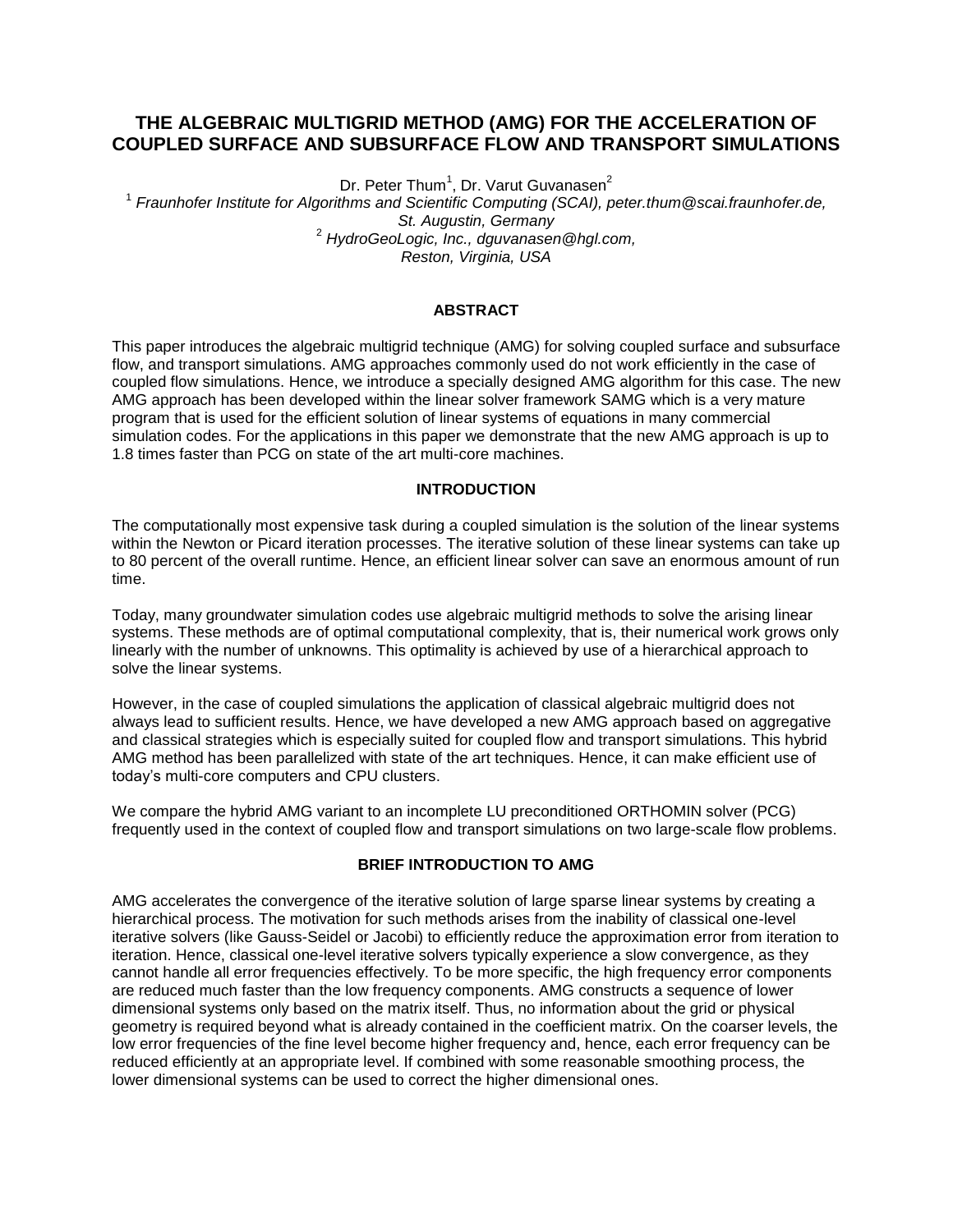Algebraic multigrid methods proceed in two phases for solving a linear system of equations: a setup phase in which the hierarchical components are set up, and a cycling phase in which the linear system is iteratively solved. Due to its hierarchy, AMG provides optimal complexity, which means that the time for solving a linear system depends on its size only linearly. AMG can be implemented as a plug-in solver, provided that the underlying matrix satisfies certain properties (like sparsity and ellipticity).

One computational advantage of this process is that only the coarsest system requires a direct solution and the operations on all the other levels are simply matrix-vector multiplications. The only drawbacks of AMG are the before-mentioned overhead in terms of the setup phase and its increased memory requirement.



**Figure 1. Algebraic multigrid hierarchy** subsurface - transport flow.

For flow simulations classical AMG has been shown to be fast and robust. However, when looking at coupled surface – subsurface - transport simulations the linear systems have different properties caused by the couplings between the flows. Namely the systems are not fully elliptic anymore and are usually indefinite. Hence, classical AMG strategies do usually not work efficiently. We have developed a new AMG strategy which can deal with the arising difficulties. During the first coarsening step the new strategy applies a coarsening which is based on aggregative techniques instead of the classical approach. After this step, the coarser linear system has much lower coupling strength between the flow regions which leads to better elliptic properties of the coarser system. Hence, we can apply classical techniques during the further coarsening process. The result is an efficient AMG method for coupled surface-

# **MODEL PROBLEM DESCRIPTION**

The AMG solver was incorporated into the MODHMS code (HydroGeoLogic, 2011) which is a MODFLOW-based code developed for flow and transport simulations in integrated surface water and variably saturated groundwater systems. The solver was tested based on four relatively large-scale flow and transport problems, described below. In all test cases, the system matrices are not symmetric as the Newton-Raphson iterative scheme was used. In all cases, convergence was based on a residual reduction of four orders of magnitude.

Test Case 1: This test case is a steady-state variably saturated groundwater flow problem using approximately 3.5 million nodes. The grid consists of 337 rows, 256 columns and 40 layers, with nonuniform hydraulic properties. The domain is stressed by recharge, and pumping through fracture wells (HydroGeoLogic, 2011).

Test Case 2: This test case is a transient problem with flow in variably saturated groundwater, overland flow, and channel flow with hydraulic structures, Pumping wells in the groundwater domain are allowed provide hydraulic communication between various formations. In terms of unknowns, this problem is smaller than Test Case 1. However, the system matrix is much less structured. It consists of approximately 167 thousand unknowns (approximately 100 thousand cells in the groundwater domain with 5 layers, 196 rows, and 102 columns: 20 thousand cells representing the overland domain; the remaining cells representing channels and the fracture well cells (HydroGeoLogic, 2011)).

Test Case 3: This test case is a steady-state flow problem with one-species transport in variably saturated groundwater. The hydraulic properties for the unsaturated zone are based on the non-linear van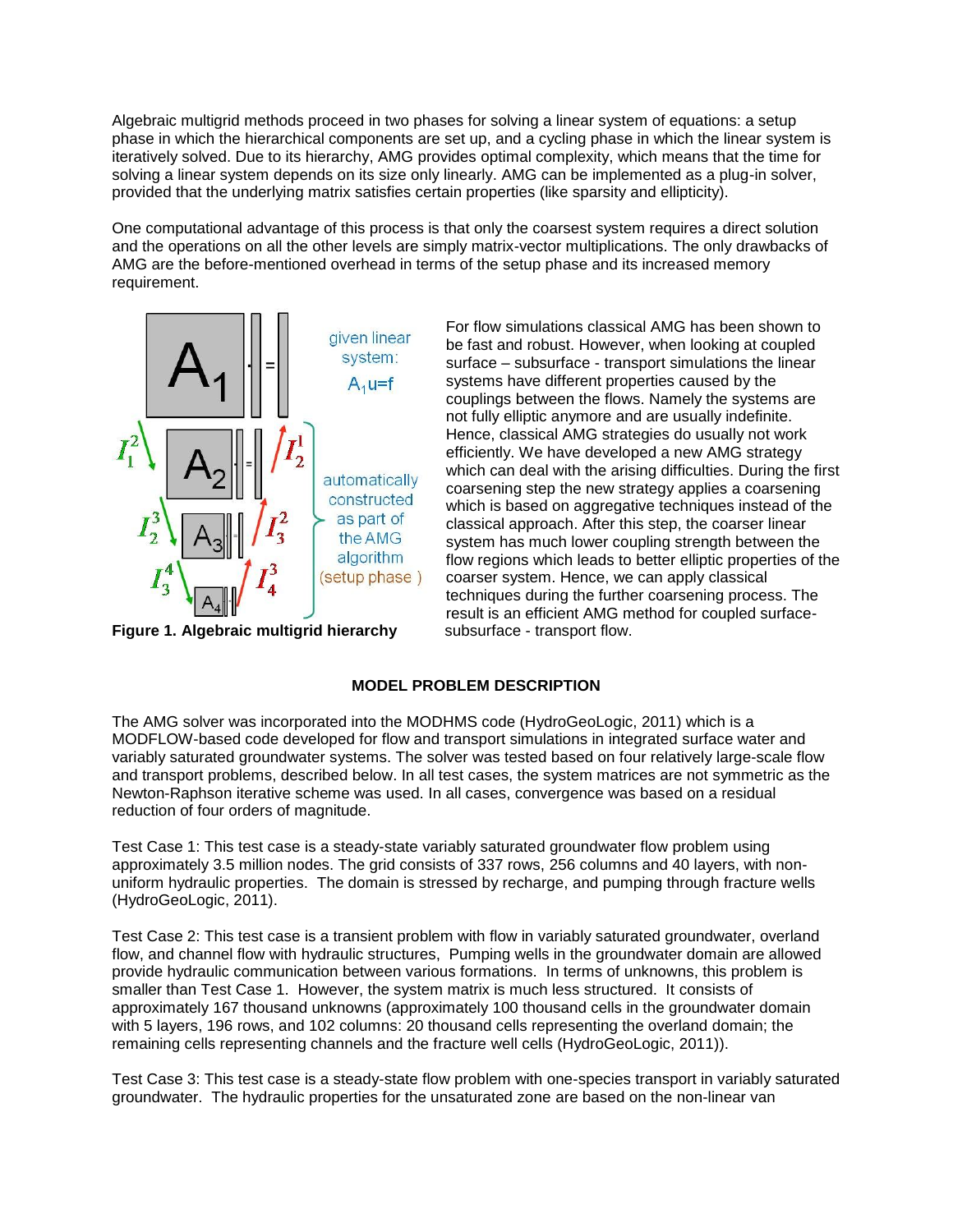Genuchten relationship (van Genuchten, 1980). The grid consists of approximately 50 thousand cells (1 row, 350 columns and 145 layers), with non-uniform hydraulic properties. A chemical constituent source is present above the phreatic surface.

Test Case 4: This test case is similar to Test Case 2, with integrated surface water/groundwater, but with one-species transport. The system consists of approximately 47 thousand unknowns (approximately 40 thousand cells in the groundwater domain with 4 layers, 97 rows, and 97 columns: 9 thousand cells representing the overland domain; the remaining cells representing channels).

## **NUMERICAL RESULTS**

All the four test problems were solved using the AMG solver and an ILU pre-conditioned Orthomin solver. The test runs were conducted using a computer with an Intel Core2 Duo 3.07 GHz and 4 GB RAM.

For large linear steady-state models, AMG is usually faster than common PCG. The reason for this is the relatively weak diagonal dominance of the linear systems, which effects PCG's convergence negatively. AMG's convergence, on the contrary, is nearly independent of the diagonal dominance. Hence, the performance gain can be enormous. Due to AMG's optimality, the performance gain increases with increasing model size (Thum et al, 2012).

Considering non-linear problems, the performance gain depends not only on the size of the linear system but also on the linearization method used and on the strength of the nonlinearity. Highly nonlinear models usually require the linear systems to be solved much more accurately than in the case of weakly nonlinear models. As a rule of thumb, the more accurately the linear system has to be solved, the higher the performance gain of AMG compared to PCG will be. The reason for this is that one AMG iteration costs as much as 3 to 5 PCG iterations. Hence, if PCG only needs two iterations to reach the required accuracy, say, AMG is not able to beat it.

In the case of non-linear steady-state models and transient models, more than one linear system has to be solved. Our AMG strategy is able to analyze the solver behavior for previous linear systems and (automatically) exploits this information to minimize overall runtime. This is possible due to the fact that subsequent linear systems in non-linear and/or transient simulations typically change only slightly regarding their algebraic properties. This way it is possible to reuse parts or all of previous expensive setup phases whenever feasible which significantly reduces overall run times.

Table 1 shows the Results of the PCG and AMG method. Comparing the transient models 2 and 4, we see that the relative gain in performance for the large is bigger than for the small one. This is due to the fact that AMG's takes nearly the same number of iterations to solve one linear system for both models. In the case of PCG, however, the number of iterations usually increases with model size.

This is also the reason why AMG does not outperform PCG in test case 3. This case is too small and the required residual reduction for the linear systems is rather low. Hence, the hierarchical approach does not pay off due to its setup costs.

| <b>Test Case</b> | No of Nodes | <b>PCG</b> | <b>AMG</b> |
|------------------|-------------|------------|------------|
|                  | 3,500,000   | 35         | 19         |
|                  | 167,000     | ົດ         |            |
|                  | 50,000      | ∩ 11       | 0.28       |
|                  | 47,000      | .63        |            |

**Table 1. CPU time (seconds) per solution cycle** 

## **SUMMARY**

The performance of the AMG solver compared to the PCG solver has been demonstrated four relatively large-scale flow problems in transient as well as steady-state. AMG is extraordinarily efficient for large grids and highly variable conductivity fields as well as steady-state problems. The results show that AMG